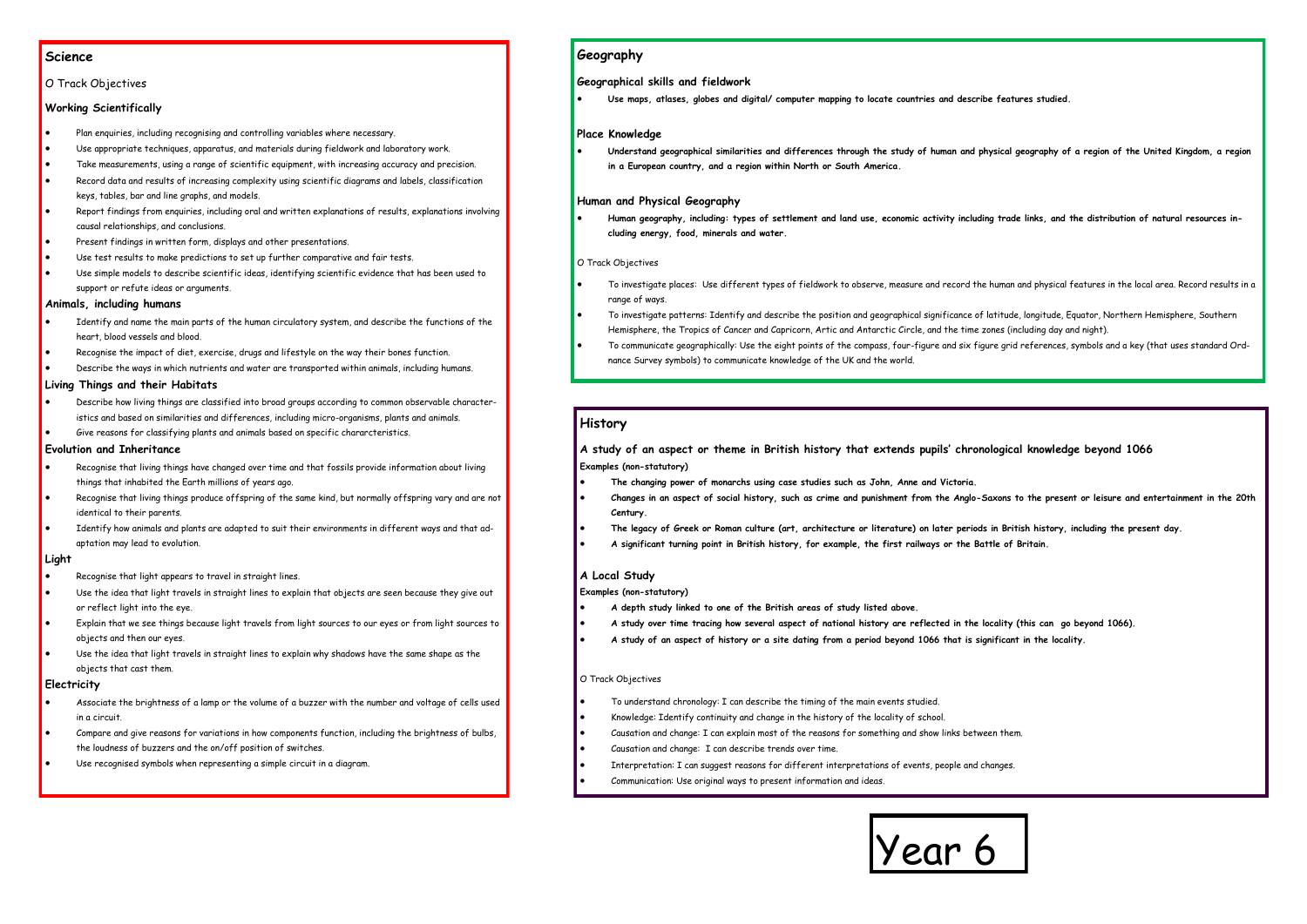## **Languages**

### O Track Objectives

- To read fluently: Show confidence when reading aloud, and in using reference materials (inc. dictionaries).
- To read fluently: Read and understand the main points and opinions in written texts.
- To read fluently: Read from various contexts, including present, past or future events.
- To write imaginatively: Write short texts on a familiar topic, changing sentences previously learnt.
- To write imaginatively: Use dictionaries or glossaries to find suitable imaginative language.
- To write imaginatively: Begin to use opinions in my writing. E.g. Je pense que.
- To write imaginatively: Refer to recent experiences or future plans., as well as everyday activities.
- To write imaginatively: Write a paragraph of four or five sentences from memory. Writing must be fully understandable.
- To speak and listen confidently: Be understood with little or no difficulty.
- To speak and listen confidently: Take part in conversations to seek and give information. Asking and answering at least 5 or more questions.
- To speak and listen confidently: Use a variety of tenses in speech.
- To speak and listen confidently: Listen to longer spoken passages where people are talking about the present, the past or the future.
- To understand the culture of the countries in which the language is spoken: Give more detailed accounts of the customs, history and culture of the countries and communities where the language is spoken.
- To understand the culture of the countries in which the language is spoken: Describe, with interesting detail, some similarities and differences between countries and communities where the language is spoken and this country.

## **Computing**

O Track Objectives

#### **Computer Science**

- Design programs that accomplish specific goals.
- Design and create programs.
- Debug programs that accomplish specific goals.
- Use repetition in programs.
- Control or simulate physical systems.
- Use logical reasoning to detect and correct errors in programs.
- Understand how computer networks can provide multiple services, such as the world wide web.

### **Information Technology**

- Analyse information.
- Evaluate information.
- Collect data.
- Present data.

## **Digital Literacy**

- Identify a range of ways to report concerns about content.
- Recognize acceptable / unacceptable behaviour.

## **Music**

## O Track Objectives

#### **To Perform:**

- 
- 
- 
- 
- 
- 

#### **To Compose:**

- Create songs with verses and a chorus.
- 
- 
- 
- 
- 
- Sing or play from memory with confidence.
- Perform solos or as part of an ensemble.
- Sing or play expressively and in tune.
- Hold a part within a round.
- Sing a harmony confidently and accurately.
- Sustain a drone or a melodic ostinato to accompany singing.
- Perform with controlled breathing (voice) and skilful playing (instrument).
- Create rhythmic patterns with an awareness of timbre and duration.
- Combine a variety of musical devices, including melody, rhythm and chords.
- Thoughtfully select elements for a piece in order to gain a defined effect.
- Use drones and melodic ostinato (based on pentatonic scale).
- Covey the relationship between lyrics and the melody.
- Use digital technologies to compose, edit and refine pieces of music.

## **To Transcribe:**

- 
- 
- 
- 
- 
- Use the standard musical notation of crotchet, minim and semibreve to indicate how many beats to play.
- Read and create notes the musical stave.
- Understand the purpose of the treble and bass clefs and use them in transcribing compositions.
- Understand and use the sharp # and the flat symbols.
- Use and understand simple time signatures.

## **To Describe Music:**

- Choose from a wide range of musical vocabulary to accurately describe and appraise music including: pitch, dynamics, tempo, timbre, texture, lyrics and melody, sense of occasion, expressive, solo, rounds, harmonies, accompaniments, drones, cyclic patterns, combinations of musical elements, cultural
- Describe how lyrics often reflect he cultural context of music and have social
- context.
- meaning.

# **Design and Technology**

#### O Track Objectives

### **To design, make, evaluate and improve:**

- Ensure products have a high quality finish, using art skills where appropriate.
- Design with the user in mind , motivated by the service a product will offer (rather than simply for profit).

#### **To take inspiration from design throughout history:**

- Combine elements of design from a range of inspirational designers throughout history, giving reasons for choice.
- Create innovative designs that improve upon existing products.
- Evaluate the design of products so as to suggest improvements to the user experience.

#### **To master practical skills:**

- **Food–** Measure accurately and calculate ratios of ingredients to scale up or down a recipe.
- **Food–** Create and refine recipes, including ingredients, methods, cooking times and temperatures.
- **Materials–** Show an understanding of the qualities of materials to choose appropriate tools to cut and shape (such as the nature of fabric may require sharper scissors than would use to cut paper).
- **Textile-** Join textiles with a combination of stitching techniques (such as back stitch for seams and running stitch to attach decoration).
- **Electrics and electronics–** Create circuits using electronics kits that employ a number of components (such as LEDs, resistors, transistors and chips).
- **Computing–** Write code to control and monitor models or products.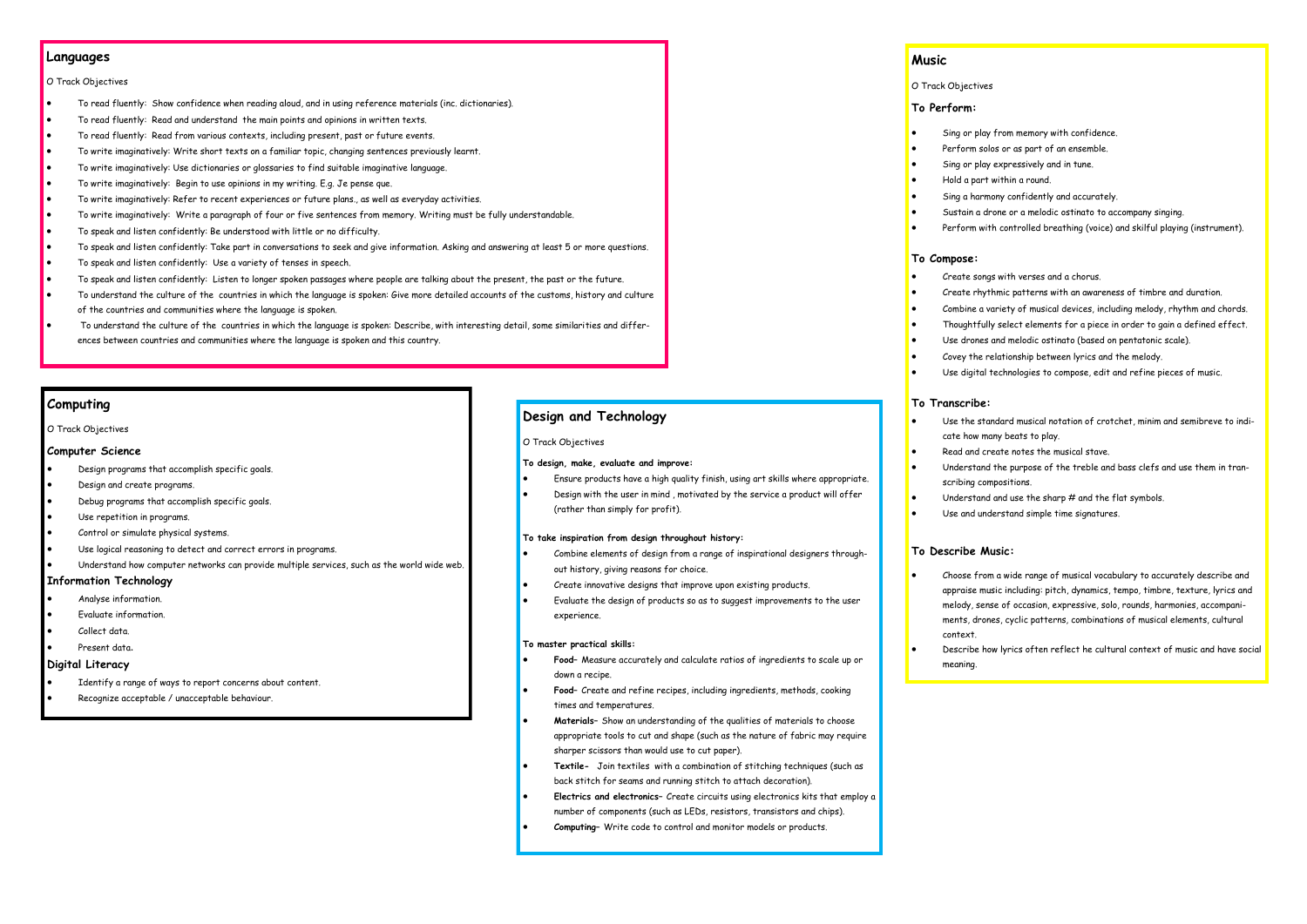## **Art**

O Track Objectives

To Develop Ideas:

- Develop and imaginatively extend ideas from starting points throughout the curriculum.
- **•** Presents ideas imaginatively in a sketch book.
- Comment on artworks with a fluent grasp of visual language.

To Master Techniques:

- Drawing– use a variety of techniques to add interesting effects (e.g. reflections, shadows, direction of sunlight).
- Drawing– Choose a style of drawing suitable for the work (e.g. realistic or impressionistic).
- Collage– Combine visual and tactile qualities.
- Digital Media– Enhance digital media by editing (including sound, video, animation, still images and installations).
- Painting– Use the qualities of watercolour and acrylic paints to create visually interesting pieces.
- Painting– Combine colours, tones and tints to enhance the mood of a piece.
- Painting– Develop a personal style of painting, drawing upon ideas from artists.
- Sculpture– Use frameworks (such as wire or moulds) to provide stability and form.
- Sculpture– Combine visual and tactile qualities.
- Print– Create an accurate pattern showing fine detail.
- Print– Use a range of visual elements to reflect the purpose of the work.
- Textile– Show precision in techniques.
- Textile– Combine previously learned techniques to create pieces.
- To Take Inspiration from the Greats (classic and modern)
- Show how the work of those studied was influential in both society and to other artists.
- Create original pieces that show a range of influences and styles.

# **PE**

O Track Objectives

#### **To develop practical skills in order to participate, compete and lead a healthy lifestyle.**

## **Games**

Choose and combine techniques in game situations (running, throwing, catching, passing, jumping and

- 
- 
- 
- kicking, etc.).
- Work alone, or with team mates in order to gain points or possession.
- Field, defend and attack tactically by anticipating the direction of play.
- Choose the most appropriate tactics for a game.
- Lead others when called upon and act as a good role model within a team.

### **Dance**

- Express an idea in original and imaginative ways. Plan to perform a variety of styles with high energy, slow grace or other themes and maintain
- this throughout a piece.
- Perform complex routines that combine strength, stamina and memory.

## **Gymnastics**

- Swinging, springing, flight, vaults, inversions, rotations, bending, stretching and twisting, gestures, linking skills.
- Practice, evaluate and refine the gymnastic techniques used in performances (listed above).
- Demonstrate good kinesthetic awareness and the ability to explain and critique(placement and alignment of body parts is usually good in well-rehearsed actions).
- Use equipment to vault and to swing (remaining upright).

## **Athletics**

- Combine sprinting with low hurdles over 40 metres.
- Show control in take off and landings when jumping.
- 

### **Outdoor and adventurous activities**

- 
- 
- 
- Compete with others and keep track of personal best performances, setting targets for improvement.
	-
	-
	-
- Support others and seek support if required when the situation dictates.
- Show resilience when plans do not work and initiative to try new ways of working.
- Use maps, compasses and digital devices to orientate themselves.
- Remain aware of changing conditions and change plans if necessary.
- Select appropriate equipment for outdoor and adventurous activity.
- Empathise with others and offer support without being asked. Seek support from the team and the
- To develop practical skills in order to participate, compete and lead a healthy lifestyle: Outdoor and adventurous activities- Quickly assess changing conditions and adapt plans to ensure safety comes
- Arrive properly equipped for outdoor and adventurous activity.
- Understand the need to show accomplishment in managing risks.
- Show an ability to both lead and form part of a team.
- 
- 
- 
- 
- 
- 
- Identify possible risks and ways to manage them, asking for and listening carefully to expert advice. Embrace both leadership and team roles and gain the commitment and respect of a team.
- 
- experts if in any doubt.
- Remain positive even in the most challenging circumstances, rallying others if need be.
- To select and use a range of devices in order to orientate themselves.
- first.

# **R.E.**

**Autumn:** 1. What can make a community more tolerant and respectful? 2. Interpretations– The Gospels Nativity **Spring:** 1. God/ Holy Spirit 2. The Empty Cross/ Easter through Art **Summer:** 1. Values: What matters most to Christians, Humanists and to me? 2. The Legacy of the Church

O Track Objectives

- To understand beliefs and teachings: Explain how religious beliefs shape the lives of individuals and communities.
- To understand practices and lifestyles: Compare and contrast the lifestyles of different faith groups and give reasons why some within the same faith may adopt different lifestyles.
- To understand how beliefs are conveyed: Explain some of the different ways that individuals show their beliefs.
- To reason: I can explain reasons for a point of view.
- To enquire: I can suggest lines of enquiry and plan investigations into religions.